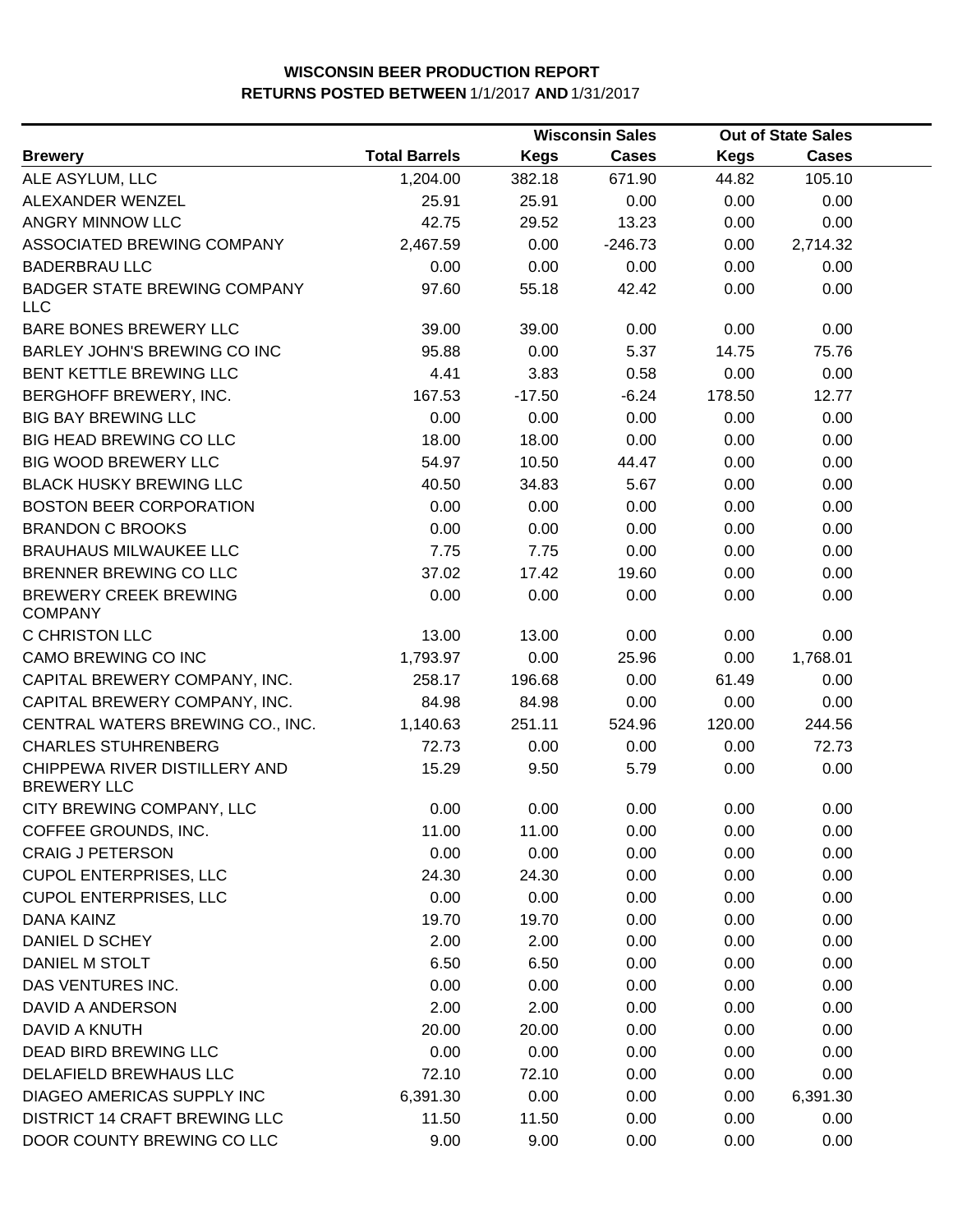|                                                            |                      |             | <b>Wisconsin Sales</b> |             | <b>Out of State Sales</b> |  |
|------------------------------------------------------------|----------------------|-------------|------------------------|-------------|---------------------------|--|
| <b>Brewery</b>                                             | <b>Total Barrels</b> | <b>Kegs</b> | <b>Cases</b>           | <b>Kegs</b> | <b>Cases</b>              |  |
| DOOR COUNTY BREWING CO LLC                                 | 144.00               | 144.00      | 0.00                   | 0.00        | 0.00                      |  |
| <b>DUBUQUE BREWING &amp; MALTING</b><br><b>COMPANY LLC</b> | 13.50                | 0.00        | 0.00                   | 13.50       | 0.00                      |  |
| EAGLE TRACE BREWING COMPANY<br><b>LLC</b>                  | 0.00                 | 0.00        | 0.00                   | 0.00        | 0.00                      |  |
| <b>ERB ENTERPRISES LLC</b>                                 | 0.00                 | 0.00        | 0.00                   | 0.00        | 0.00                      |  |
| EVANS BREWING COMPANY INC                                  | 3,464.95             | 0.00        | 0.00                   | 0.00        | 3,464.95                  |  |
| FK&P, LLC                                                  | 0.00                 | 0.00        | 0.00                   | 0.00        | 0.00                      |  |
| <b>FERMENTORIUM BEVERAGE</b><br><b>COMPANY LLC</b>         | 97.62                | 65.02       | 32.60                  | 0.00        | 0.00                      |  |
| FIVE STAR BREWING CO INC.                                  | 1,327.78             | 0.00        | 6.60                   | 0.00        | 1,321.18                  |  |
| FOX RIVER BREWING COMPANY II, LLC                          | 22.87                | 22.87       | 0.00                   | 0.00        | 0.00                      |  |
| FOX RIVER BREWING COMPANY, LLC                             | 120.62               | 120.62      | 0.00                   | 0.00        | 0.00                      |  |
| FRANKENMUTH BREWING COMPANY                                | 0.00                 | 0.00        | 0.00                   | 0.00        | 0.00                      |  |
| <b>FRESAR INC</b>                                          | 0.83                 | 0.62        | 0.21                   | 0.00        | 0.00                      |  |
| <b>FULTON LLC</b>                                          | 51.10                | 11.50       | 39.60                  | 0.00        | 0.00                      |  |
| GD3 LLC                                                    | 232.10               | 232.10      | 0.00                   | 0.00        | 0.00                      |  |
| GD4, LLC                                                   | 56.60                | 56.60       | 0.00                   | 0.00        | 0.00                      |  |
| <b>GEORGE BREGAR</b>                                       | 30.50                | 30.50       | 0.00                   | 0.00        | 0.00                      |  |
| GJS SALES, INC.                                            | 0.00                 | 0.00        | 0.00                   | 0.00        | 0.00                      |  |
| <b>GRANITE CITY RESTAURANT</b><br><b>OPERATIONS INC</b>    | 40.45                | 40.45       | 0.00                   | 0.00        | 0.00                      |  |
| <b>GRANT PAULY</b>                                         | 231.84               | 78.85       | 98.78                  | 33.66       | 20.55                     |  |
| <b>GRAY BREWING CO.</b>                                    | 100.88               | 62.25       | 27.21                  | 8.00        | 3.42                      |  |
| <b>GREEN BAY BREWING COMPANY</b>                           | 243.67               | 110.87      | 132.80                 | 0.00        | 0.00                      |  |
| <b>GREENVIEW BREWING LLC</b>                               | 7.37                 | 3.06        | 4.31                   | 0.00        | 0.00                      |  |
| <b>GUY R LILJA</b>                                         | 0.00                 | 0.00        | 0.00                   | 0.00        | 0.00                      |  |
| HILLSBORO BREWING COMPANY LLC                              | 14.00                | 14.00       | 0.00                   | 0.00        | 0.00                      |  |
| HOP HAUS BREWING COMPANY LLC                               | 20.00                | 20.00       | 0.00                   | 0.00        | 0.00                      |  |
| HORNELL BREWING CO INC                                     | 5,778.97             | 0.00        | 9.82                   | 0.00        | 5,769.15                  |  |
| HOUSE OF BREWS LLC                                         | 35.95                | 35.95       | 0.00                   | 0.00        | 0.00                      |  |
| <b>ISAAC SHOWAKI</b>                                       | 105.47               | 56.18       | 49.29                  | 0.00        | 0.00                      |  |
| JACOB LEINENKUGEL BREWING CO.,<br><b>LLC</b>               | 7,426.02             | 350.37      | 2,103.26               | 914.80      | 4,057.59                  |  |
| <b>JEAN M LANE</b>                                         | 0.00                 | 0.00        | 0.00                   | 0.00        | 0.00                      |  |
| <b>JEREMY BEACH</b>                                        | 0.00                 | 0.00        | 0.00                   | 0.00        | 0.00                      |  |
| <b>JOHN JAGEMANN</b>                                       | 16.00                | 0.00        | 16.00                  | 0.00        | 0.00                      |  |
| KARBEN4 BREWING LLC                                        | 733.27               | 305.85      | 427.42                 | 0.00        | 0.00                      |  |
| KATCHEVER & CO LLC                                         | 357.12               | 123.22      | 233.90                 | 0.00        | 0.00                      |  |
| KELLERMEISTER BEVERAGES, LLC                               | 11.02                | 11.02       | 0.00                   | 0.00        | 0.00                      |  |
| <b>KUL BREWING LLC</b>                                     | 596.46               | 19.50       | 576.96                 | 0.00        | 0.00                      |  |
| LACROSSE BREWING LLC                                       | 1,076.66             | 0.00        | 469.98                 | 0.00        | 606.68                    |  |
| LAKEFRONT BREWERY, INC.                                    | 2,814.58             | 1,052.16    | 1,245.25               | 96.35       | 420.82                    |  |
| LAKEFRONT BREWERY, INC.                                    | 0.00                 | 0.00        | 0.00                   | 0.00        | 0.00                      |  |
| LAKEWALK BREWERY AND CAFE<br><b>COMPANY</b>                | 65.00                | 65.00       | 0.00                   | 0.00        | 0.00                      |  |
| LAZY MONK BREWING LLC                                      | 49.71                | 32.05       | 17.66                  | 0.00        | 0.00                      |  |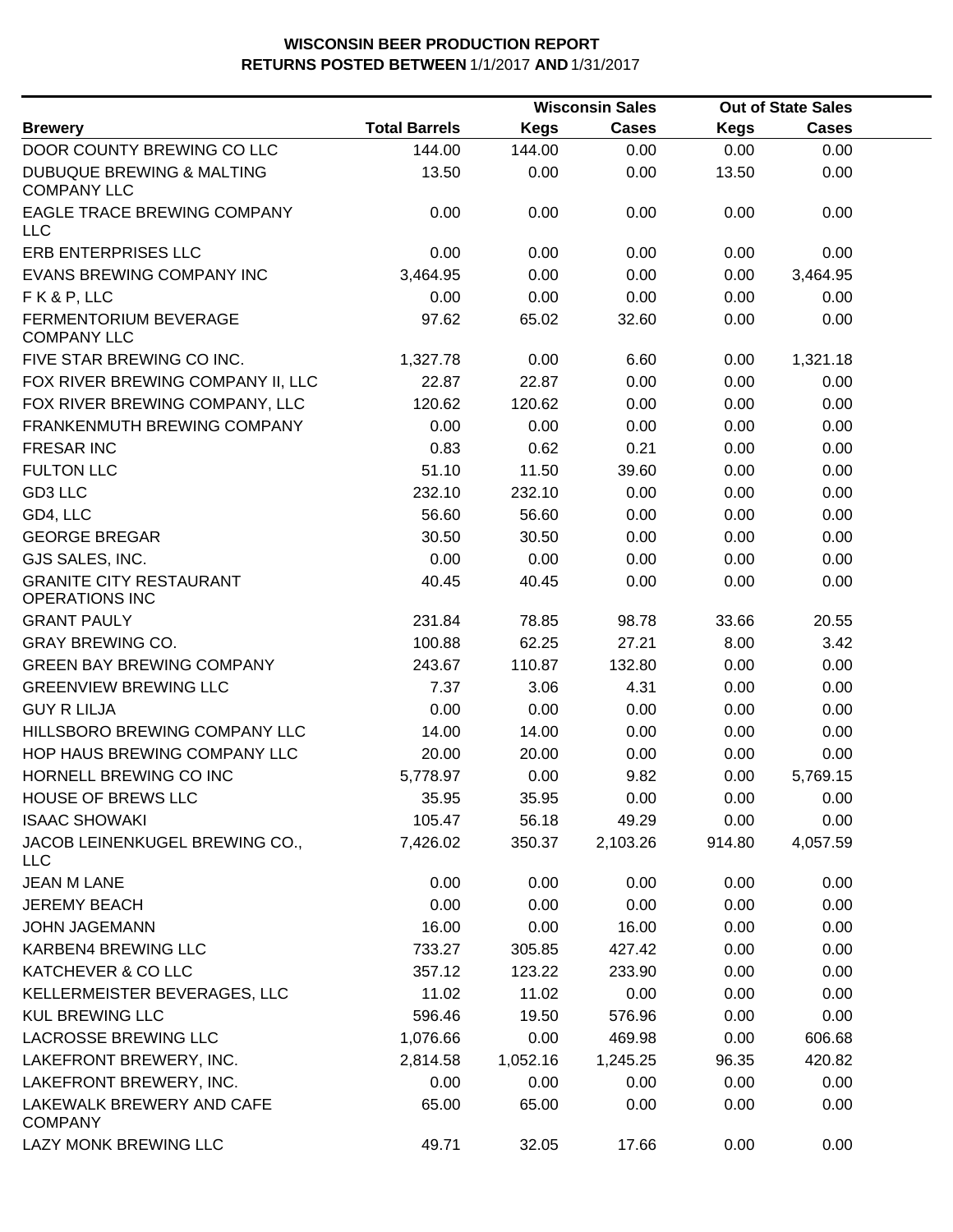|                                           |                      |             | <b>Wisconsin Sales</b> |             | <b>Out of State Sales</b> |  |
|-------------------------------------------|----------------------|-------------|------------------------|-------------|---------------------------|--|
| <b>Brewery</b>                            | <b>Total Barrels</b> | <b>Kegs</b> | <b>Cases</b>           | <b>Kegs</b> | <b>Cases</b>              |  |
| LEACH GOLF PROPERTIES, INC.               | 0.00                 | 0.00        | 0.00                   | 0.00        | 0.00                      |  |
| LEATHERHEAD BREWING COMPANY               | 10.07                | 10.07       | 0.00                   | 0.00        | 0.00                      |  |
| <b>LLC</b>                                |                      |             |                        |             |                           |  |
| LEE BURGESS                               | 0.00                 | 0.00        | 0.00                   | 0.00        | 0.00                      |  |
| <b>LEVI FUNK</b>                          | 0.00                 | 0.00        | 0.00                   | 0.00        | 0.00                      |  |
| LHM BREW PUB, LLC                         | 21.89                | 21.89       | 0.00                   | 0.00        | 0.00                      |  |
| LIKE MINDS BREWING LLC                    | 0.00                 | 0.00        | 0.00                   | 0.00        | 0.00                      |  |
| LOST ISLAND WINE LLC                      | 0.80                 | 0.80        | 0.00                   | 0.00        | 0.00                      |  |
| LUCETTE BREWING COMPANY LLC               | 81.25                | 38.50       | 20.69                  | 18.00       | 4.06                      |  |
| MARK ANTHONY BREWING INC                  | 16,597.67            | 0.00        | $-9,289.95$            | 0.00        | 25,887.62                 |  |
| <b>MARK RIGGLE</b>                        | 0.08                 | 0.08        | 0.00                   | 0.00        | 0.00                      |  |
| <b>MATTHEW J GEARY</b>                    | 30.75                | 18.38       | 12.37                  | 0.00        | 0.00                      |  |
| MELMS BREWING COMPANY INC                 | 0.00                 | 0.00        | 0.00                   | 0.00        | 0.00                      |  |
| MILLER BREWING INTERNATIONAL,<br>INC.     | 0.00                 | 0.00        | 0.00                   | 0.00        | 0.00                      |  |
| MILLERCOORS LLC                           | 559,753.05           | 13,336.00   | 100,513.08             | 49,904.67   | 395,999.30                |  |
| MILWAUKEE BREWING COMPANY                 | 731.40               | 235.67      | 460.93                 | 4.00        | 30.80                     |  |
| MILWAUKEE BREWING COMPANY                 | 65.00                | 65.00       | 0.00                   | 0.00        | 0.00                      |  |
| MINOCQUA BREWING CO INC                   | 21.75                | 21.75       | 0.00                   | 0.00        | 0.00                      |  |
| <b>MISSION BREWERY INC</b>                | 0.00                 | 0.00        | 0.00                   | 0.00        | 0.00                      |  |
| MOBCRAFT BEER INC                         | 93.48                | 70.61       | 18.74                  | 0.17        | 3.96                      |  |
| MOOSEJAW PIZZA & BREWING CO LLC           | 91.50                | 74.10       | 17.40                  | 0.00        | 0.00                      |  |
| MOUNTAIN CREST SRL LLC                    | 7,178.19             | 19.00       | 870.77                 | 5.50        | 6,282.92                  |  |
| NATHAN R WARNKE                           | 26.80                | 26.80       | 0.00                   | 0.00        | 0.00                      |  |
| NEW GLARUS BREWING COMPANY                | 668.75               | 96.25       | 572.50                 | 0.00        | 0.00                      |  |
| NEW GLARUS BREWING COMPANY                | 11,066.47            | 4,034.00    | 7,032.47               | 0.00        | 0.00                      |  |
| NEXT DOOR BREWING LLC                     | 33.50                | 33.50       | 0.00                   | 0.00        | 0.00                      |  |
| NEXT DOOR BREWING LLC                     | 6.33                 | 6.33        | 0.00                   | 0.00        | 0.00                      |  |
| NORTHWOODS BREWING CORP LLC               | 24.50                | 24.50       | 0.00                   | 0.00        | 0.00                      |  |
| O'SO BREWING COMPANY                      | 427.21               | 224.67      | 202.54                 | 0.00        | 0.00                      |  |
| OLD ABE BREWING LLC                       | 0.00                 | 0.00        | 0.00                   | 0.00        | 0.00                      |  |
| <b>OLIPHANT BREWING LLC</b>               | 33.50                | 25.61       | 0.00                   | 7.89        | 0.00                      |  |
| PANDORA BREWING INC                       | 0.00                 | 0.00        | 0.00                   | 0.00        | 0.00                      |  |
| PARCHED EAGLE BREWPUB LLC                 | 4.50                 | 4.50        | 0.00                   | 0.00        | 0.00                      |  |
| PATRICK MC INTOSH                         | 24.08                | 16.33       | 7.75                   | 0.00        | 0.00                      |  |
| PETER H GENTRY                            | 10.00                | 10.00       | 0.00                   | 0.00        | 0.00                      |  |
| PETER H GENTRY                            | 0.00                 | 0.00        | 0.00                   | 0.00        | 0.00                      |  |
| PETER H GENTRY                            | 145.82               | 145.82      | 0.00                   | 0.00        | 0.00                      |  |
| PETER PETERSON                            | 8.00                 | 8.00        | 0.00                   | 0.00        | 0.00                      |  |
| PHUSION PROJECTS LLC                      | 25,714.52            | 0.00        | 762.21                 | 0.00        | 24,952.31                 |  |
| PIGEON RIVER BREWING LLC                  | 6.66                 | 6.66        | 0.00                   | 0.00        | 0.00                      |  |
| PITCHFORK BREWING LLC                     | 21.69                | 21.69       | 0.00                   | 0.00        | 0.00                      |  |
| PLYMOUTH BREWING COMPANY LLC              | 12.85                | 12.85       | 0.00                   | 0.00        | 0.00                      |  |
| PORT HURON BREWING COMPANY,<br><b>LLC</b> | 41.06                | 15.08       | 25.98                  | 0.00        | 0.00                      |  |
| R' NOGGIN BREWING LLC                     | 15.50                | 15.50       | 0.00                   | 0.00        | 0.00                      |  |
| RAIL HOUSE PROPERTIES LLC                 | 17.00                | 17.00       | 0.00                   | 0.00        | 0.00                      |  |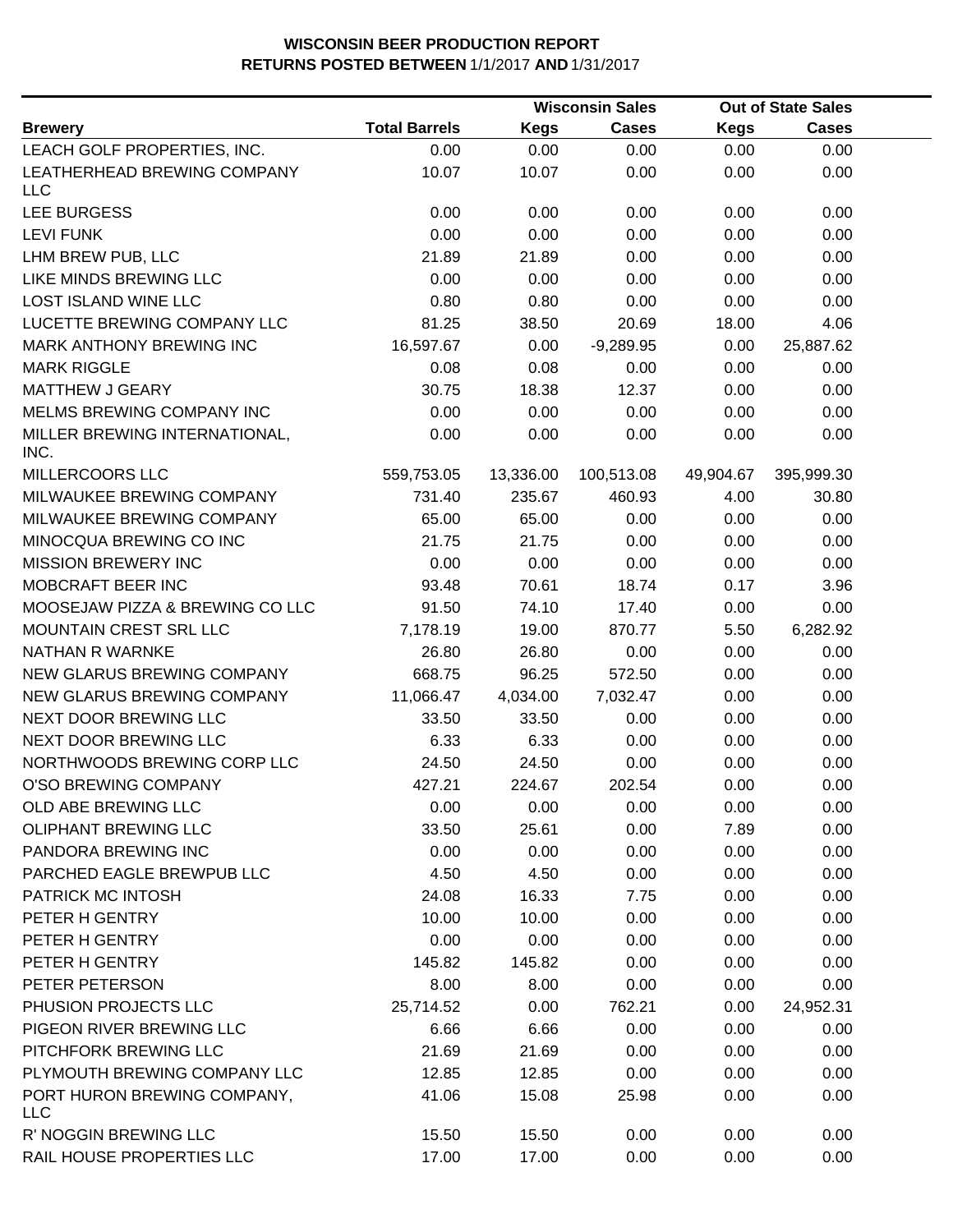|                                                         |                      |             | <b>Wisconsin Sales</b> |             | <b>Out of State Sales</b> |  |
|---------------------------------------------------------|----------------------|-------------|------------------------|-------------|---------------------------|--|
| <b>Brewery</b>                                          | <b>Total Barrels</b> | <b>Kegs</b> | <b>Cases</b>           | <b>Kegs</b> | <b>Cases</b>              |  |
| RAISED GRAIN BREWING COMPANY<br><b>LLC</b>              | 51.67                | 45.76       | 5.91                   | 0.00        | 0.00                      |  |
| <b>RANDOLPH OSKEY</b>                                   | 9.65                 | 9.65        | 0.00                   | 0.00        | 0.00                      |  |
| RANDYS FUN HUNTERS BREWERY INC                          | 6.00                 | 6.00        | 0.00                   | 0.00        | 0.00                      |  |
| RED EYE BREWING COMPANY LLC                             | 37.40                | 37.40       | 0.00                   | 0.00        | 0.00                      |  |
| REGAL BRAU BREWING COMPANY LLC                          | 4,969.77             | 0.00        | 111.27                 | 0.00        | 4,858.50                  |  |
| RHINELANDER BREWING CO LLC                              | 2,862.03             | 7.50        | 111.43                 | 0.50        | 2,742.60                  |  |
| RICHARD JOSEPH                                          | 0.00                 | 0.00        | 0.00                   | 0.00        | 0.00                      |  |
| <b>ROBERT A LARSON</b>                                  | 148.68               | 59.67       | 68.52                  | 12.00       | 8.49                      |  |
| ROCK COUNTY BREWING COMPANY<br><b>LLC</b>               | 16.98                | 16.98       | 0.00                   | 0.00        | 0.00                      |  |
| ROCKY REEF BREWING COMPANY                              | 12.55                | 12.55       | 0.00                   | 0.00        | 0.00                      |  |
| <b>ROGER MILLER</b>                                     | 5.80                 | 5.80        | 0.00                   | 0.00        | 0.00                      |  |
| <b>ROSS M NELSON</b>                                    | 0.66                 | 0.66        | 0.00                   | 0.00        | 0.00                      |  |
| ROWLAND'S CALUMET BREWING CO.,<br>INC.                  | 8.00                 | 8.00        | 0.00                   | 0.00        | 0.00                      |  |
| ROWLAND'S CALUMET BREWING CO.,<br>INC.                  | 0.00                 | 0.00        | 0.00                   | 0.00        | 0.00                      |  |
| RUSH RIVER BREWING LLC                                  | 345.09               | 86.23       | 97.18                  | 74.66       | 87.02                     |  |
| <b>RUSTIC VENTURES LLC</b>                              | 12.98                | 12.98       | 0.00                   | 0.00        | 0.00                      |  |
| <b>RUSTIC VENTURES LLC</b>                              | 0.00                 | 0.00        | 0.00                   | 0.00        | 0.00                      |  |
| SAWMILL BREWING CO INC                                  | 17.75                | 17.75       | 0.00                   | 0.00        | 0.00                      |  |
| SILVER CREEK BREWING COMPANY                            | 10.50                | 10.50       | 0.00                   | 0.00        | 0.00                      |  |
| SLEEMAN BREWING COMPANY USA<br><b>INC</b>               | 25,206.78            | 19.97       | 3,092.82               | 4,740.31    | 17,353.68                 |  |
| SOUTH SHORE BREWERY, INC.                               | 117.52               | 49.58       | 47.09                  | 14.83       | 6.02                      |  |
| SOUTH SHORE BREWERY, INC.                               | 11.60                | 0.00        | 11.60                  | 0.00        | 0.00                      |  |
| SPB LLC                                                 | 5,569.60             | 708.99      | 2,463.92               | 146.62      | 2,250.07                  |  |
| SPRECHER BREWING COMPANY, INC.                          | 361.14               | 146.68      | 166.73                 | 11.14       | 36.59                     |  |
| STARBOARD BREWING COMPANY LLC                           | 4.00                 | 4.00        | 0.00                   | 0.00        | 0.00                      |  |
| STILLMANK BREWING COMPANY                               | 92.79                | 44.50       | 48.29                  | 0.00        | 0.00                      |  |
| STONE CELLAR BREWPUB, INC.                              | 205.86               | 205.86      | 0.00                   | 0.00        | 0.00                      |  |
| SUGAR CREEK ACQUISITION LLC                             | 0.00                 | 0.00        | 0.00                   | 0.00        | 0.00                      |  |
| <b>TAILGATE BEER LLC</b>                                | 0.00                 | 0.00        | 0.00                   | 0.00        | 0.00                      |  |
| THE BENJAMIN BEER COMPANY INC                           | 15.00                | 15.00       | 0.00                   | 0.00        | 0.00                      |  |
| THE BRONX BREWERY, LLC                                  | 0.00                 | 0.00        | 0.00                   | 0.00        | 0.00                      |  |
| THE EAU CLAIRE BREWING PROJECT<br><b>LLC</b>            | 341.74               | 165.85      | 175.89                 | 0.00        | 0.00                      |  |
| THE ENLIGHTENED IMBIBER LLC                             | 16.70                | 16.70       | 0.00                   | 0.00        | 0.00                      |  |
| THE FRESH FROM CALIFORNIA FAMILY<br><b>BUSINESS INC</b> | 0.00                 | 0.00        | 0.00                   | 0.00        | 0.00                      |  |
| THE GD 2 LLC                                            | 44.84                | 44.84       | 0.00                   | 0.00        | 0.00                      |  |
| THE GREAT DANE PUB AND BREWING<br>COMPANY, INC.         | 118.45               | 118.45      | 0.00                   | 0.00        | 0.00                      |  |
| THE LONE GIRL BREWING COMPANY -<br><b>WAUNAKEE LLC</b>  | 9.50                 | 9.50        | 0.00                   | 0.00        | 0.00                      |  |
| THE SAINT LOUIS BREWERY LLC                             | 0.00                 | 0.00        | 0.00                   | 0.00        | 0.00                      |  |
| THIRD SPACE BREWING LLC                                 | 53.33                | 53.33       | 0.00                   | 0.00        | 0.00                      |  |